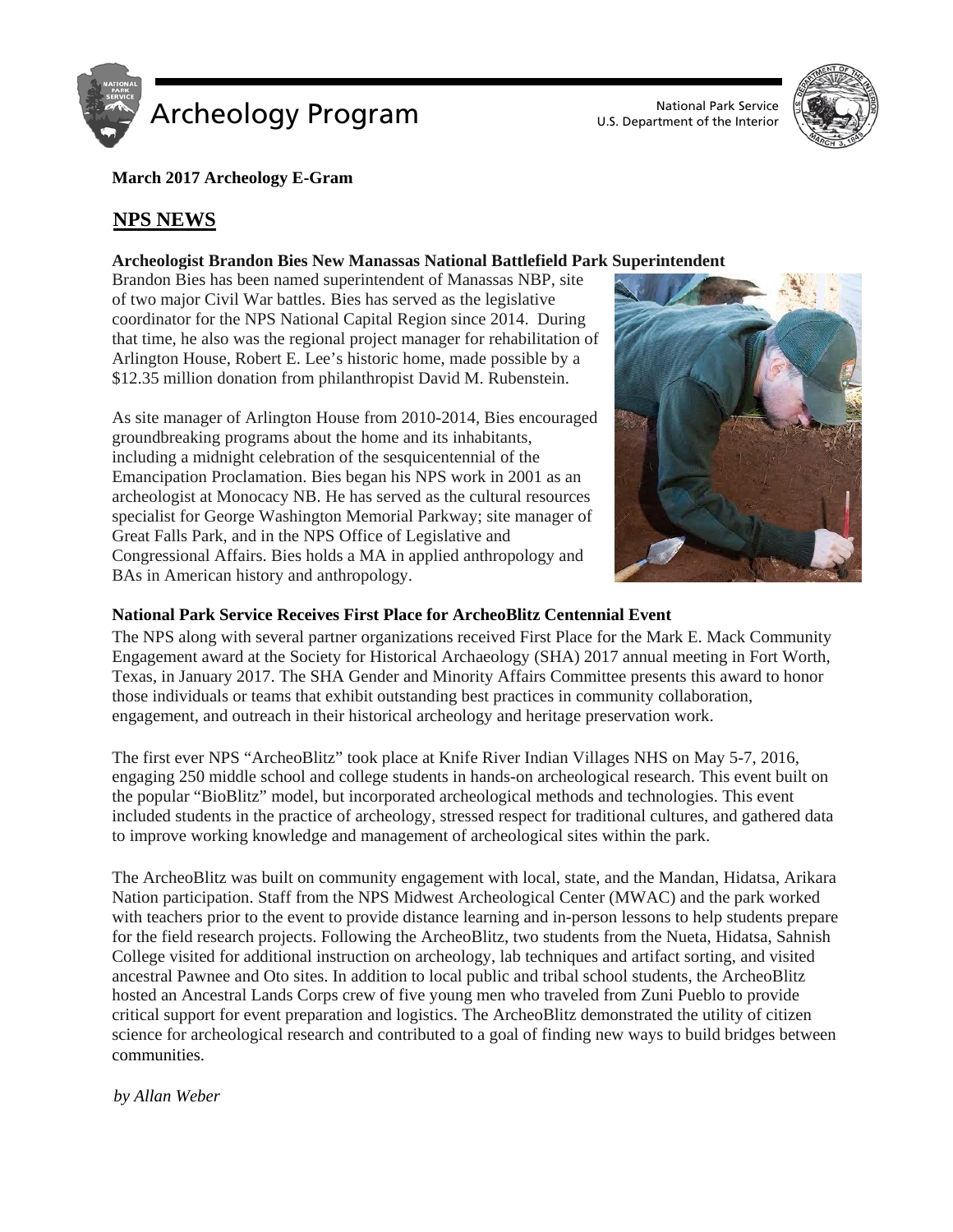#### **The NPS Archeology Program is Moving!**

The NPS Archeology Program, along with sister programs in the Cultural Resources, Partnerships, and Science directorate, is moving! All cultural resource programs will be housed on the  $7<sup>th</sup>$  floor of the Main Interior Building. This will be the first time ever that all cultural resources directorate staff will have offices at headquarters. The consolidation was proposed by former Director Jarvis, who hoped that the move would be completed during his tenure.

The massive building takes up two city blocks and was completed in 1936. It has more Public Works Administration art than any other Federal building, outside of a museum. Visitors can take a tour of the artwork, eat at the cafeteria, shop at the Indian Arts and Crafts store, and visit the Department of the Interior Museum.

All cultural resource programs will complete the move by the end of April 2017. NPS Archeology Program telephone numbers and e-mail addresses will not change, but will have a new address: 1849 C Street NW, Mail Stop 7508, Washington, DC 20240. Come visit us at our new digs!



### **FEDERAL NEWS**

#### **Archeology Organizations Ask Interior Secretary to Support Bears Ears National Monument**

Seven groups whose missions address the archeology of Utah, Arizona, Colorado, and New Mexico are urging the new Secretary to support the recently designated Bears Ears NM. In a letter to Zinke, the groups invite the Secretary to Utah and urge Zinke to demonstrate respect for the sovereignty of the Native American Tribes who proposed the Bears Ears NM, and for the shared scientific, cultural and outdoor heritage of the American people. It also notes the "unprecedented effort" that went into defining and ultimately designating the Monument, as well as its potential for long-term economic benefits to southeastern Utah.

"There are more than 12,000 years of human history represented on this remarkable landscape," said Jerry Spangler, director of the Colorado Plateau Archaeological Alliance. In 2009, Spangler compiled an inventory of archeology of Greater Cedar Mesa, an area now in the heart of Bears Ears NM. That study was funded by the National Trust for Historic Preservation and the Utah Division of State History.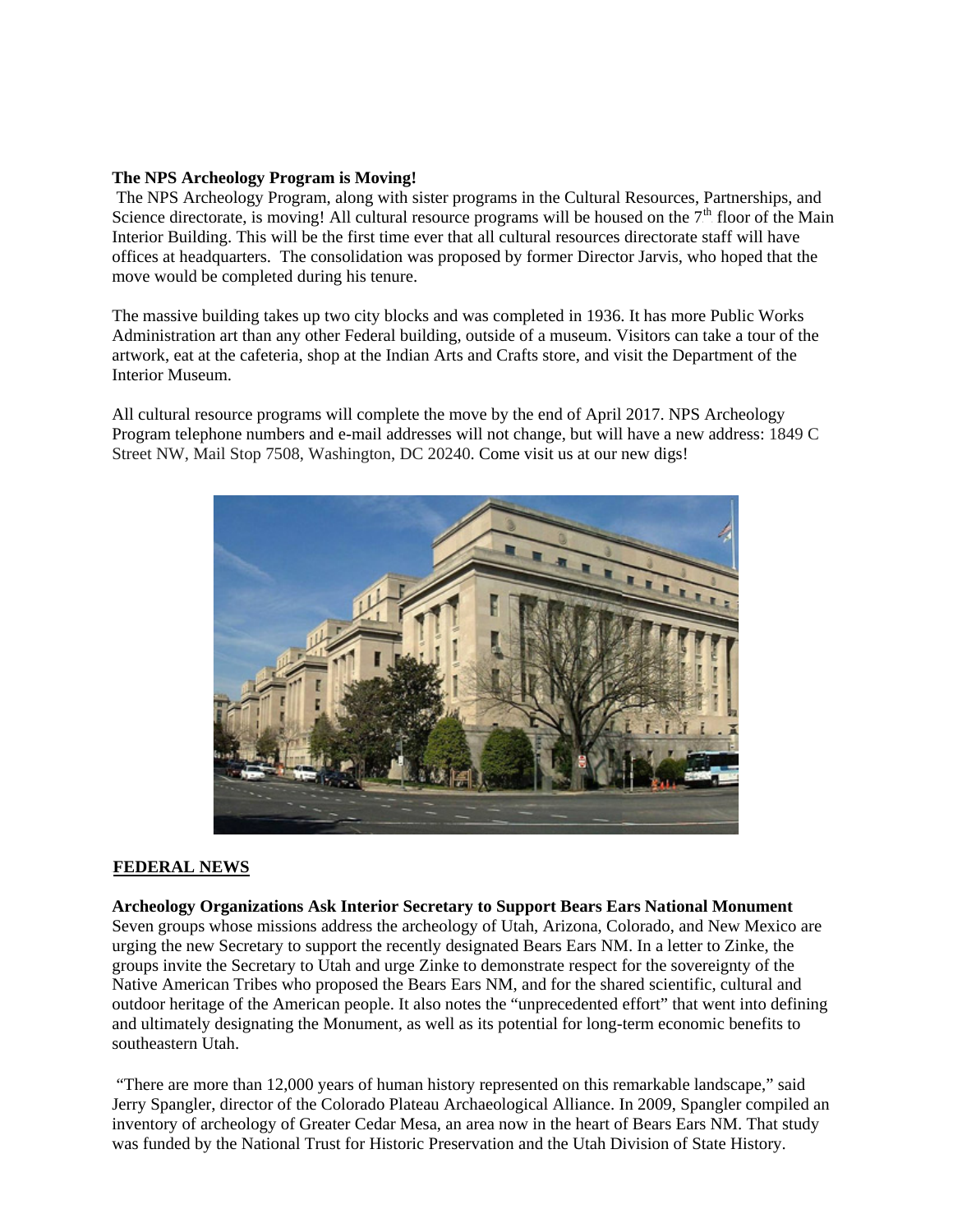"Within that small area alone, archeologists have documented 2,500 sites, and that's less than three percent of what we estimate is out there, which is at least 100,000 sites, mostly undiscovered," Spangler continued. "In the larger Bears Ears landscape, that total could easily be double that number."

Signatories to the letter to Zinke include Archaeology Southwest, Amerind Foundation and Museum of Northern Arizona in Arizona; SRI Foundation in New Mexico; Crow Canyon Archaeological Center in Colorado; and Colorado Plateau Archaeological Alliance and Friends of Cedar Mesa in Utah.

To read the letter, go to https://www.archaeologysouthwest.org/pdf/Letter\_to\_Secretary\_Zinke\_Mar\_3\_2017.pdf



## 39T**The Federal Archeologist's Bookshelf**

*The Scope of National Park Service Archaeology at Home and Abroad* by David Gadsby, Teresa Moyer, and Stephen Morris **American Anthropologist**, Vol. 119: 138-141.

Since 1936, NPS cultural resource activities have been guided by a "thematic framework." Currently, one of the themes is the "Changing role of the United States in the World Community." The authors of *The Scope of National Park Service Archaeology at Home and Abroad* – two NPS archeologists and the Chief of the Office of International Affairs (OIA), explore the Park Service's role in cultural resources transnational partnering and global outreach.

NPS staff were part of the U.S. delegation that negotiated the UNESCO World Heritage Convention in the 1970s. Today, the NPS OIA provides oversight and coordination for U.S. World Heritage site nominations. The NPS has also entered into formal agreements with foreign governments for oversight of archeological resources significant to those nations, including shipwrecks. NPS cultural resource specialists work with OIS on issues such as the effects of transnational borders on archeological resources, comparative archeological research, monitoring of archeological collections from national parks housed in foreign museums, joint research projects, and training programs. Collaborations with foreign governments ensure that NPS archeological resources and resources managed cooperatively are preserved and protected.

*The Scope of National Park Service Archaeology at Home and Abroad* was published as part of a special section on world heritage management. To read the full article, go to http://rdcu.be/pk1h

# **GRANTS AND TRAINING**

# **NPS Vanishing Treasures Catalog**

The NPS Vanishing Treasures is offering 15, two- to four-day technical and cultural resource management preservation workshops across the Western US in 2017. Foundation courses cover the basics of historic preservation and are strongly recommended for all students before taking Core, Materials, and Special Topics courses.

Core courses are designed to move students through the standard preservation process, dedicating each workshop to a specific phase in the progression of a preservation project. Core courses are hands-on but do not include instruction on treatment options, which are covered in Materials courses. Core workshops will be offered yearly on a rotating basis.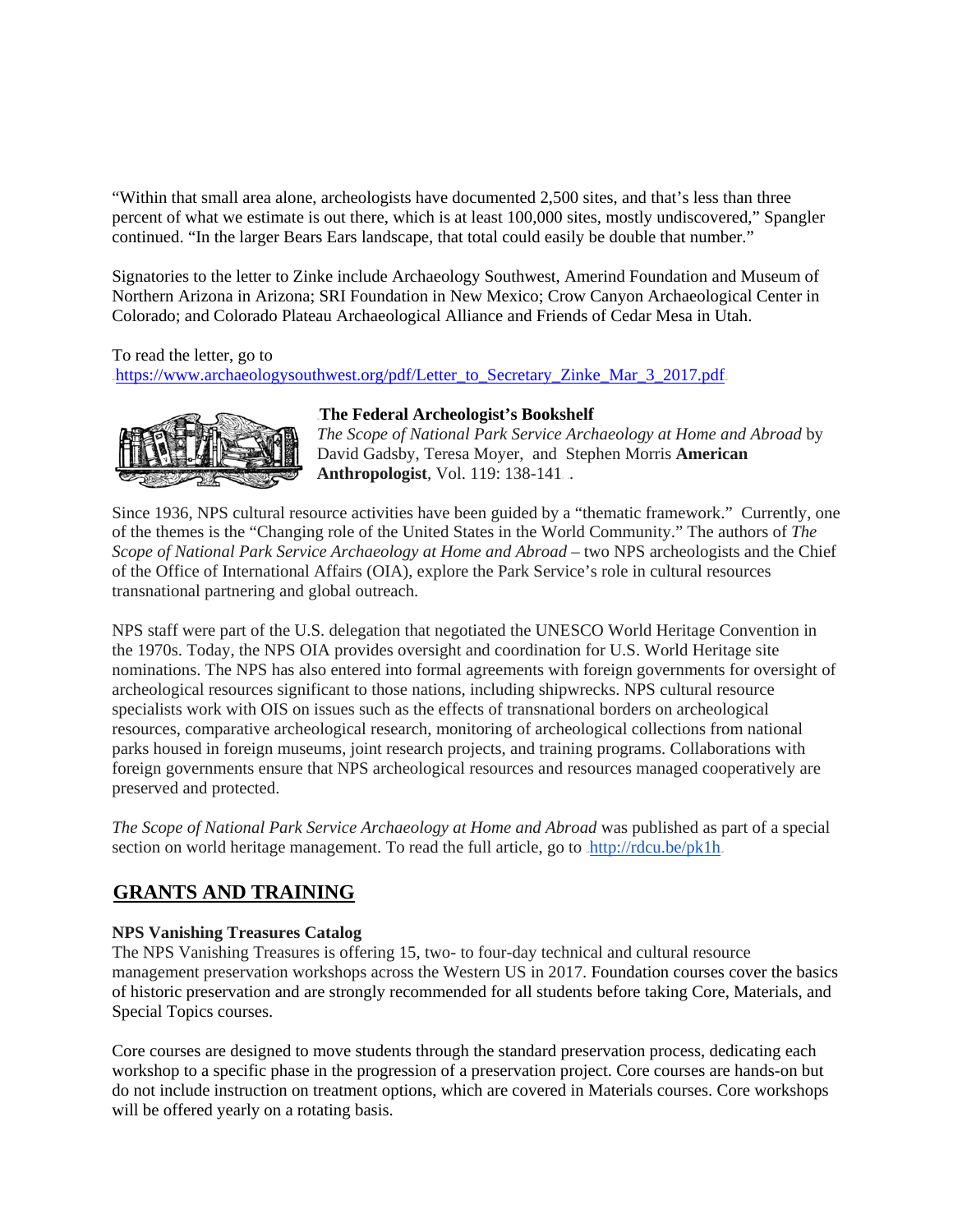Materials workshops cover the history of use, technology, and treatment of major building materials. Students can choose from Wood, Masonry, and Earthen Building Materials tracks and are required to complete introductory courses or their equivalent before progressing to advanced topics. Like Core courses, Materials workshops will be offered yearly on a rotating basis.

The Vanishing Treasures Program supports the preservation of traditionally-built architecture, facilitates the perpetuation of traditional skills, and promotes connections between culturally associated communities and places of their heritage. The program helps parks, associated communities, and partner organizations to develop and implement proactive historic preservation programs founded in science, technology, and applied research through the delivery of expert technical assistance and training. Courses are open to federal, state and local government employees; private sector contractors, consultants, architects and design professionals; students; non-profit employees; and homeowners. The program's core activities address the survival of an outstanding collection of significant and unique heritage resources and the traditional knowledge and skills needed to build and maintain those resources.

There is no tuition for these courses; however, trainees are responsible for travel and lodging. To learn more about Vanishing Treasures Program courses, go to  $https://www.nps.gov/orgs/1022/index.htm_{10}$ 

# **SLIGHTLY OFF TOPIC: So Long for Now, A Sailor's Letters from the USS Franklin**

By Jerry L. Rogers, Foreword by Robert M. Utley

Elden Duane Rogers died on March 19, 1945, one of the eight hundred who perished on the aircraft carrier USS Franklin that day. It was his nineteenth birthday. Write home often, the Navy told sailors like Elden, thinking it would keep up morale among sailors and those waiting for them stateside. But they were told not to write anything about where they were, where they had been, where they were going, what they were doing, or even what the weather was like. Spies were presumed everywhere, and loose lips could sink ships. Before a sailor's letter could be sealed and sent, a censor read it and with a razor blade cut out words that told too much.

So *Long for Now* reconstructs the lost world of a sailor's daily life in World War II, piecing together from letters from Elden's family in Vega, Texas, and from his girlfriend, the untold stories behind Elden's own letters, and the context of the war itself. Historian Jerry L. Rogers delves past censored letters limited to small talk and local gossip to conjure the danger, excitement, boredom, and sacrifices that sailors in the Pacific theater endured. He follows Elden from enlistment in the navy through every battle the USS Franklin saw. Flight deck crashes, kamikaze hits, and tensions and



alliances aboard ship all built to the unprecedented chaos and casualties of the Japanese air attack on March 19. "So long for now," Elden signed off—never "Goodbye." This moving work poignantly confronts the horrors of war, giving voice to a young sailor, the country he served, the family and friends he left behind, and the hope that has sustained them.